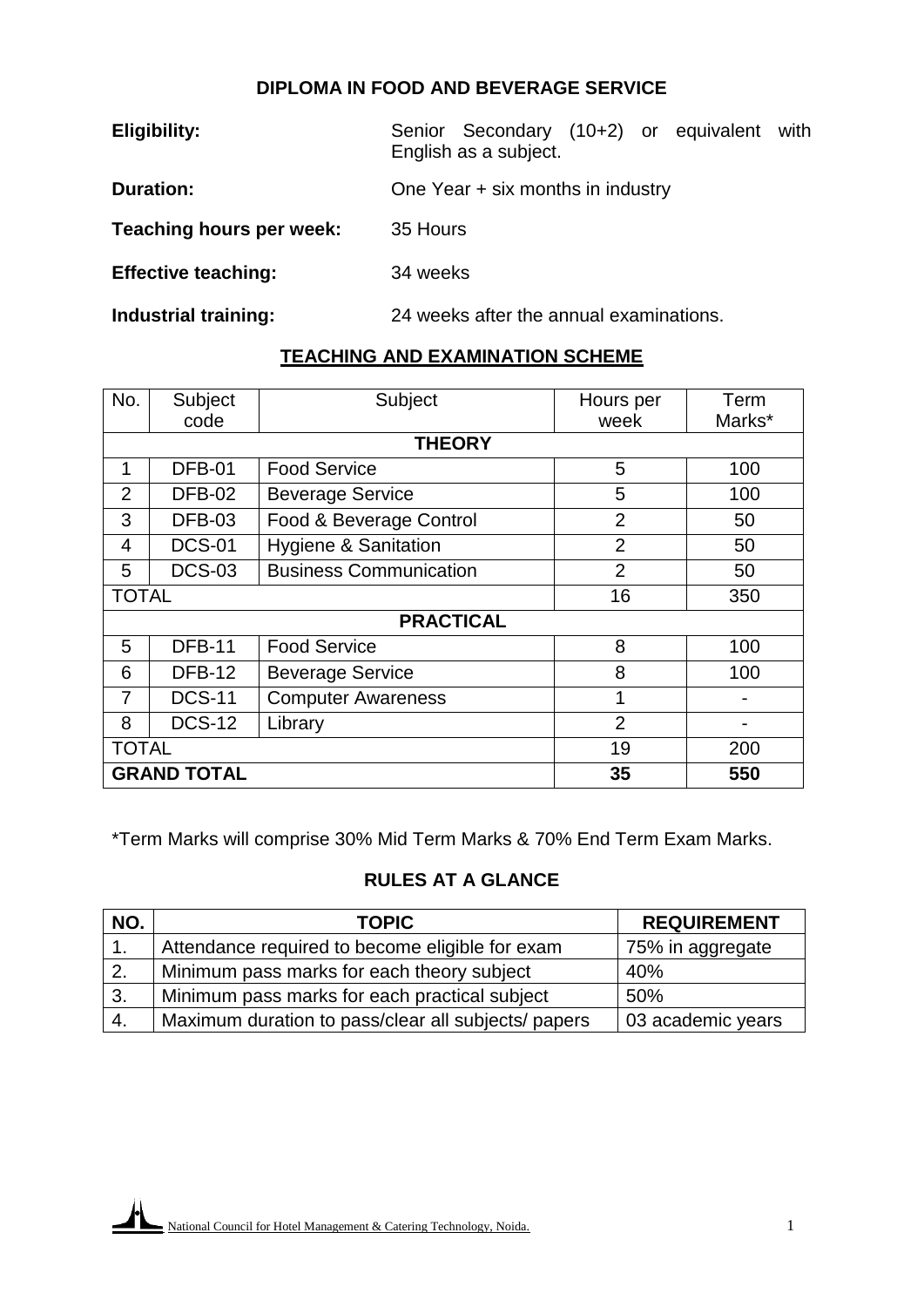### **FOOD SERVICE (DFB-01)**

## **TIME ALLOTED: 05 HOURS PER WEEK MAXIMUM MARKS: 100**

| <b>ACTIVITY</b>                          | <b>MAXIMUM MARKS</b> |
|------------------------------------------|----------------------|
| <b>Marks for attendance</b>              |                      |
| Mid-term exam marks                      | 25                   |
| <b>Total (Incourse Assessment Marks)</b> | 30                   |
| End term exam marks                      | 70                   |
| <b>Total</b>                             | 100                  |

**Learning objectives:** This course shall take the learner through the basic concepts of Food Service. At the end of this course the student shall be able to identify the basic styles of service. Differentiate catering establishments, appreciate table laying skills and methods used in the restaurant.

The course is planned for candidates to develop knowledge, inputs required at the entry and supervisory level of a star hotel.

| <b>UNIT</b>    | <b>CONTENT</b>                                                                                                                                                                                                                                                                                                                                                                                                                  | <b>HOURS</b><br><b>ALLOTTED</b> | <b>WEIGHTAGE</b><br><b>FOR EXAM</b> |
|----------------|---------------------------------------------------------------------------------------------------------------------------------------------------------------------------------------------------------------------------------------------------------------------------------------------------------------------------------------------------------------------------------------------------------------------------------|---------------------------------|-------------------------------------|
| 1              | <b>Hospitality Industry and the waiter</b><br>History of catering<br>Catering establishments<br>$\bullet$<br>What professional waiters do<br>differently<br>Inter and intra departmental co-<br>operation                                                                                                                                                                                                                       | 10                              | 05%                                 |
| $\overline{2}$ | <b>Classification and use of F&amp;B Equipment</b><br>Types, care and uses of Tableware,<br>Hollowware, Crockery, Glassware,<br>Linen, Furniture and special Equipment<br>used in the F&B service department                                                                                                                                                                                                                    | 15                              | 10%                                 |
| 3              | The F&B Service department<br>Staff organisation<br>Duties and Responsibility of the waiter<br>The Butler<br>$\triangleright$ Role<br>$\triangleright$ Special skills<br>$\triangleright$ Duties<br>Significance of a pantry<br>$\triangleright$ Layout<br>$\triangleright$ Equipment<br>$\triangleright$ Functions<br>$\triangleright$ Silver polishing<br>Outlets in a F&B Department-<br>Restaurant, Bar, Banquet, Poolside, | 15                              | 10%                                 |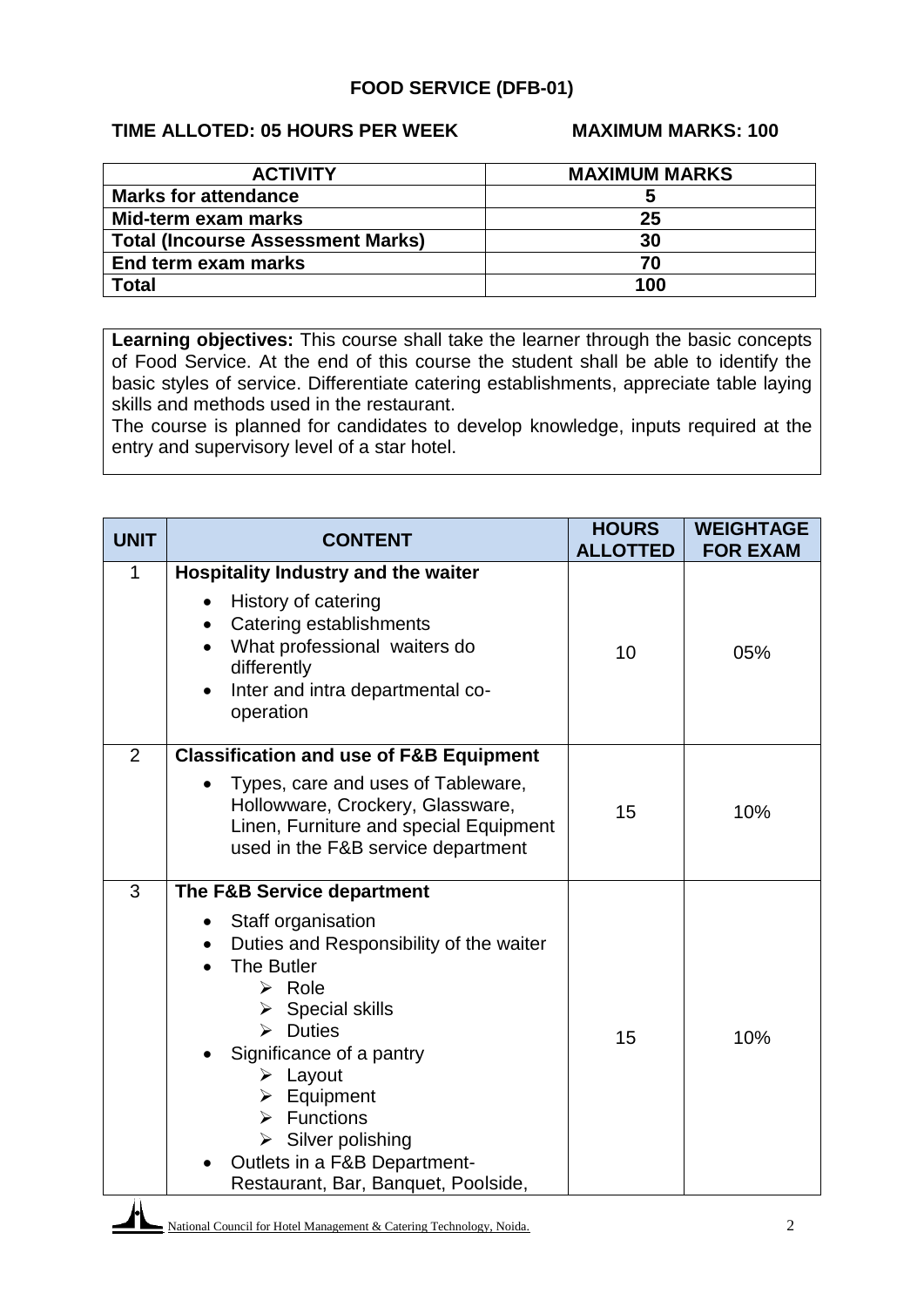|                | Coffee shop, Pastry shop, Night club                                                                                                                                                                                                                                                           |    |     |
|----------------|------------------------------------------------------------------------------------------------------------------------------------------------------------------------------------------------------------------------------------------------------------------------------------------------|----|-----|
| $\overline{4}$ | <b>Preparation for service</b>                                                                                                                                                                                                                                                                 |    |     |
|                | Mise-en-place<br>Mise-en-scene<br>Rules of laying a table                                                                                                                                                                                                                                      | 15 | 10% |
|                | Basics of tray set up                                                                                                                                                                                                                                                                          |    |     |
| 5              | <b>Menu and courses</b>                                                                                                                                                                                                                                                                        |    |     |
|                | Types of menu<br>Basic courses of a French Classical<br>Menu<br>Hors de oeuvre, Potage, Poisson,<br>Entrée, Relevee, Sorbet, Roti,<br>Legumes, Entremet, Savoury, Dessert,<br>Café<br>Service, examples, cover,<br>٠<br>accompaniments and sideboard<br>requirements for dishes from the above | 20 | 15% |
|                | courses                                                                                                                                                                                                                                                                                        |    |     |
|                | <b>MID TERM EXAM</b>                                                                                                                                                                                                                                                                           |    |     |
| 6              | <b>Forms of service</b>                                                                                                                                                                                                                                                                        |    |     |
|                | Silver<br>American<br>Russian<br>Trolley<br><b>Buffet</b><br>Cafeteria<br>Family<br>QSR<br>English<br><b>Room Service</b>                                                                                                                                                                      | 20 | 15% |
| $\overline{7}$ | <b>Breakfast Service</b>                                                                                                                                                                                                                                                                       |    |     |
|                | Cover, examples and menu and service<br>οf<br><b>Continental BF</b><br>⋗<br>$\triangleright$ American BF<br>English BF<br>$\triangleright$ Indian BF<br><b>Buffet</b><br>⋗                                                                                                                     | 15 | 10% |
| 8              | <b>Kitchen Stewarding</b>                                                                                                                                                                                                                                                                      |    |     |
|                | Role<br>Hierarchy<br>Equipment                                                                                                                                                                                                                                                                 | 10 | 05% |
| 9              | <b>Function Catering</b>                                                                                                                                                                                                                                                                       | 15 | 10% |

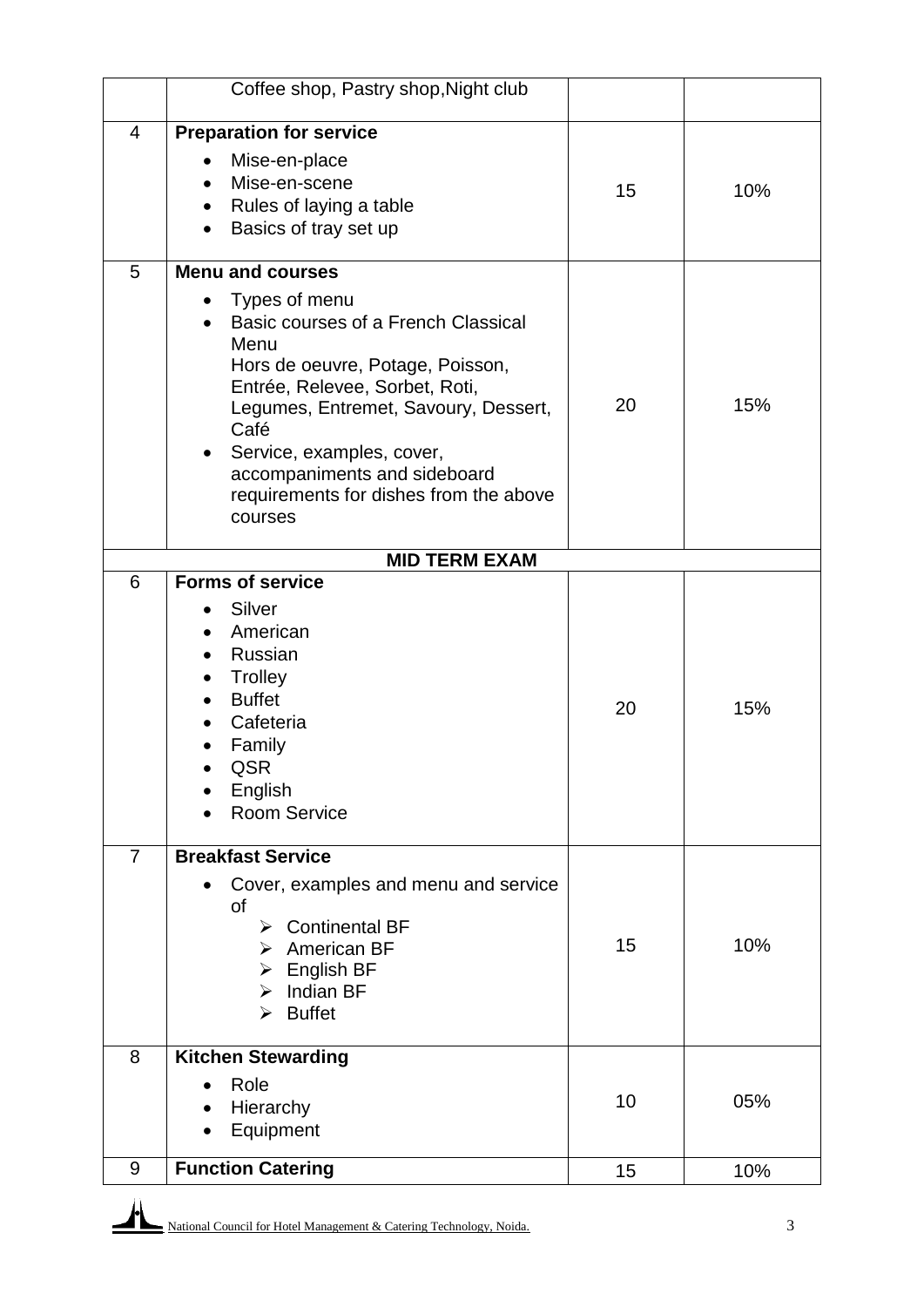|     | <b>Banquets</b><br>$\bullet$<br><b>Types</b><br>⋗<br>Seating<br>➤<br>Menu<br>➤<br>• Out Door Catering<br>Events                                                                                                                               |     |      |
|-----|-----------------------------------------------------------------------------------------------------------------------------------------------------------------------------------------------------------------------------------------------|-----|------|
| 10  | <b>Specialised F&amp;B Catering</b><br>Airline catering<br>$\bullet$<br>Hospital catering<br>$\bullet$<br><b>Cruise line catering</b><br><b>Railway Catering</b><br>Catering services in Armed forces<br>$\bullet$<br><b>Welfare Catering</b> | 15  | 10%  |
| TAL |                                                                                                                                                                                                                                               | 150 | 100% |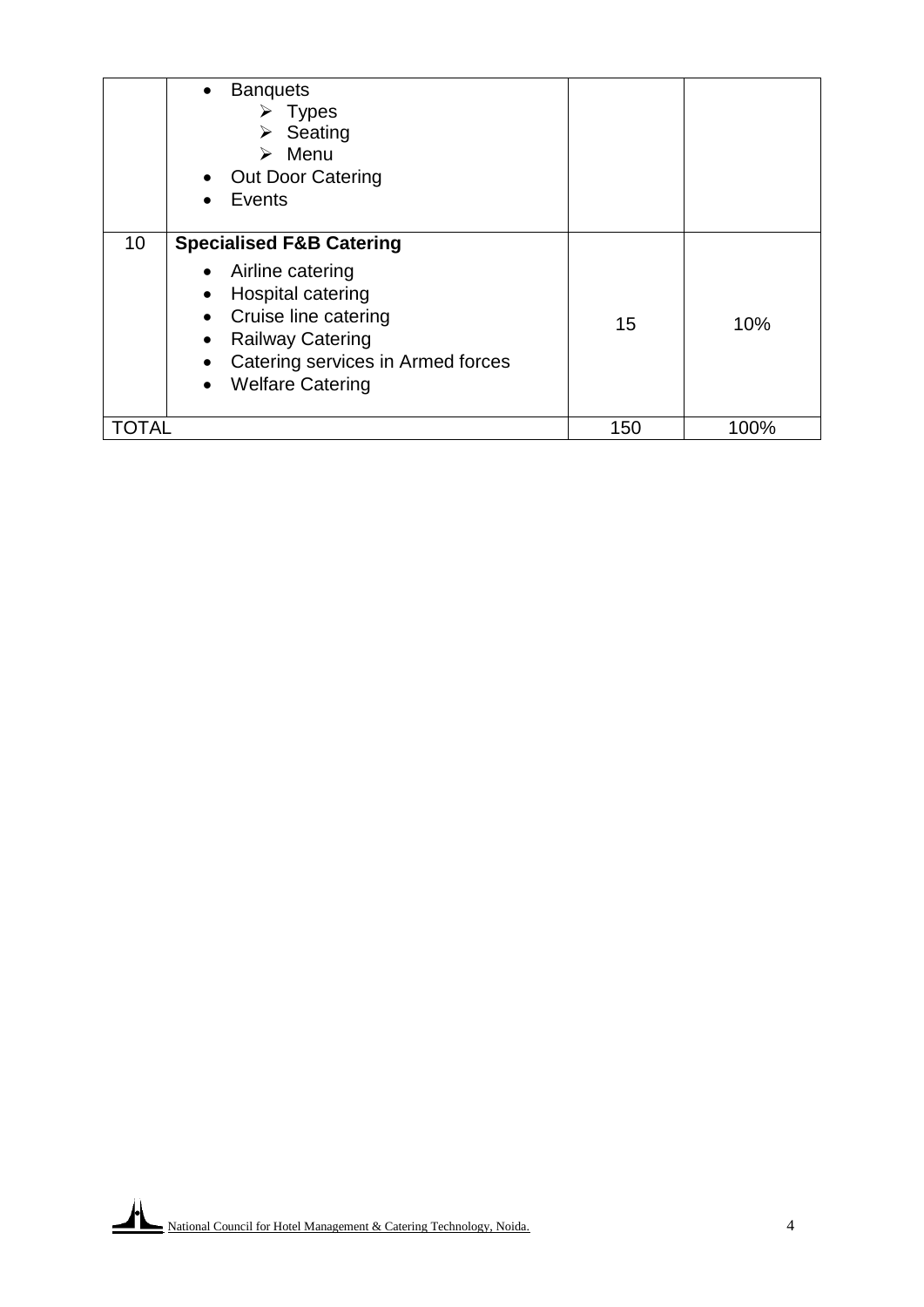## **BEVERAGE SERVICE (DFB-02)**

### **TIME ALLOTED: 05 HOURS PER WEEK MAXIMUM MARKS: 100**

| <b>ACTIVITY</b>                          | <b>MAXIMUM MARKS</b> |
|------------------------------------------|----------------------|
| <b>Marks for attendance</b>              |                      |
| Mid-term exam marks                      | 25                   |
| <b>Total (Incourse Assessment Marks)</b> | 30                   |
| End term exam marks                      | 70                   |
| Total                                    | 100                  |

#### **At the end of this course a student shall be able to**:

- Define and classify different alcoholic and non-alcoholic beverages.
- Differentiate different beverages on the menu.
- Match wines with Indian & International food items.
- Understand alcohol strength of drinks.
- Understand effect of alcohol on human body.
- Appreciate bar operations.

| <b>UNIT</b>    | <b>CONTENT</b>                                                                                                                                                                                                                                                                         | <b>HOURS</b><br><b>ALLOTTED</b> | <b>WEIGHTAGE</b><br><b>FOR EXAM</b> |
|----------------|----------------------------------------------------------------------------------------------------------------------------------------------------------------------------------------------------------------------------------------------------------------------------------------|---------------------------------|-------------------------------------|
| 1              | <b>Non-alcoholic beverages</b><br>Classification: Stimulating, Energizing,<br>$\bullet$<br>Refreshing<br><b>Brands</b><br>Service                                                                                                                                                      | 10                              | 05%                                 |
| $\overline{2}$ | <b>Wines</b><br>Classification<br>Production<br>New world vs Old world wines<br><b>Grape varieties</b><br><b>Brand names</b><br>Service of Red, white, sparkling wines<br>$\bullet$<br>Aperitif wines: Service and popular<br>brands<br>Fortified wines: Service and popular<br>brands | 20                              | 15%                                 |
| 3              | <b>Spirits</b><br>Whisky, Rum, Gin, Vodka, Brandy,<br>Tequila<br>Classification<br>↘<br>$\triangleright$ Brands<br>Service<br>➤                                                                                                                                                        | 20                              | 15%                                 |
| 4              | <b>Liqueurs</b><br>Classification<br>$\bullet$                                                                                                                                                                                                                                         | 10                              | 05%                                 |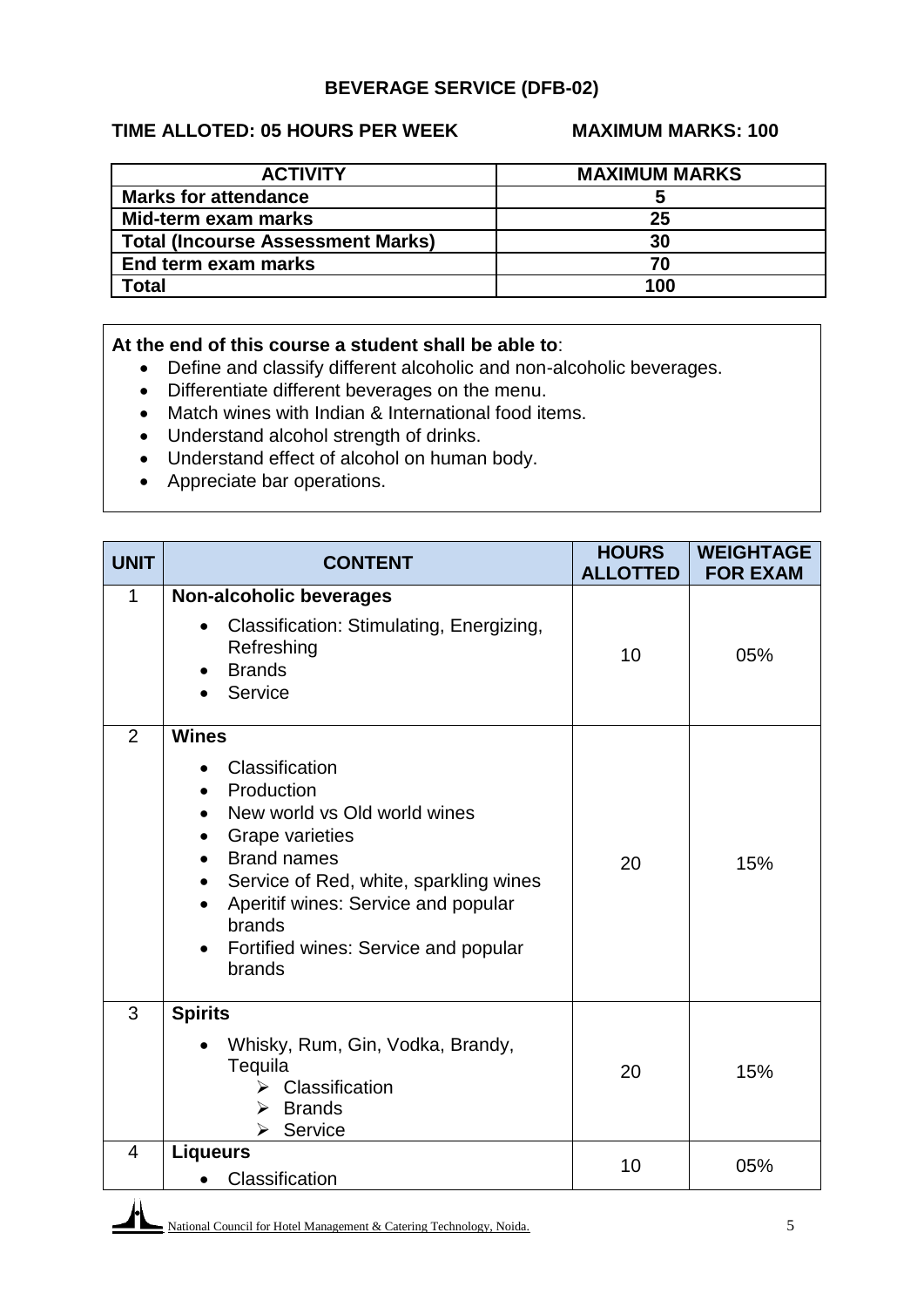|                | Colour and flavour                                                                      |     |      |
|----------------|-----------------------------------------------------------------------------------------|-----|------|
|                | Famous brands at least 10                                                               |     |      |
| 5              | <b>Cocktails</b>                                                                        |     |      |
|                | Classification                                                                          |     |      |
|                | $\bullet$                                                                               | 15  | 10%  |
|                | Rules of making cocktails<br>$\bullet$<br>Recipe of 20 classical cocktails<br>$\bullet$ |     |      |
|                |                                                                                         |     |      |
|                | <b>MID TERM EXAM</b>                                                                    |     |      |
| 6              | <b>Beer</b>                                                                             |     |      |
|                | Classification                                                                          |     |      |
|                | Service                                                                                 | 15  | 10%  |
|                | <b>Storage</b>                                                                          |     |      |
|                | <b>Brands</b>                                                                           |     |      |
| $\overline{7}$ | Liquor                                                                                  |     |      |
|                | Alcohol and the human body                                                              |     |      |
|                | Strength of drinks<br>$\bullet$                                                         | 15  | 10%  |
|                | Pouring measure                                                                         |     |      |
|                |                                                                                         |     |      |
| 8              | <b>Bar</b>                                                                              |     |      |
|                | Layout                                                                                  |     |      |
|                | <b>Permitted hours</b>                                                                  |     |      |
|                | Opening and closing duties                                                              |     |      |
|                | Age and Alcohol                                                                         | 15  | 10%  |
|                | <b>Bar Frauds</b>                                                                       |     |      |
|                | <b>Types</b>                                                                            |     |      |
|                | Responsible Service and trends                                                          |     |      |
| 9              | <b>Food and wine harmony</b>                                                            |     |      |
|                | Matching wines with international menu                                                  | 15  | 10%  |
|                | Matching wines with Indian menus                                                        |     |      |
|                |                                                                                         |     |      |
| 10             | <b>Retail beverage outlets</b>                                                          |     |      |
|                | Coffee baristas                                                                         |     |      |
|                | Chai Bars                                                                               |     |      |
|                | Pubs                                                                                    | 15  | 10%  |
|                | Juice bars                                                                              |     |      |
|                | Operations in FOH, MOH, BOH                                                             |     |      |
| <b>TOTAL</b>   |                                                                                         | 150 | 100% |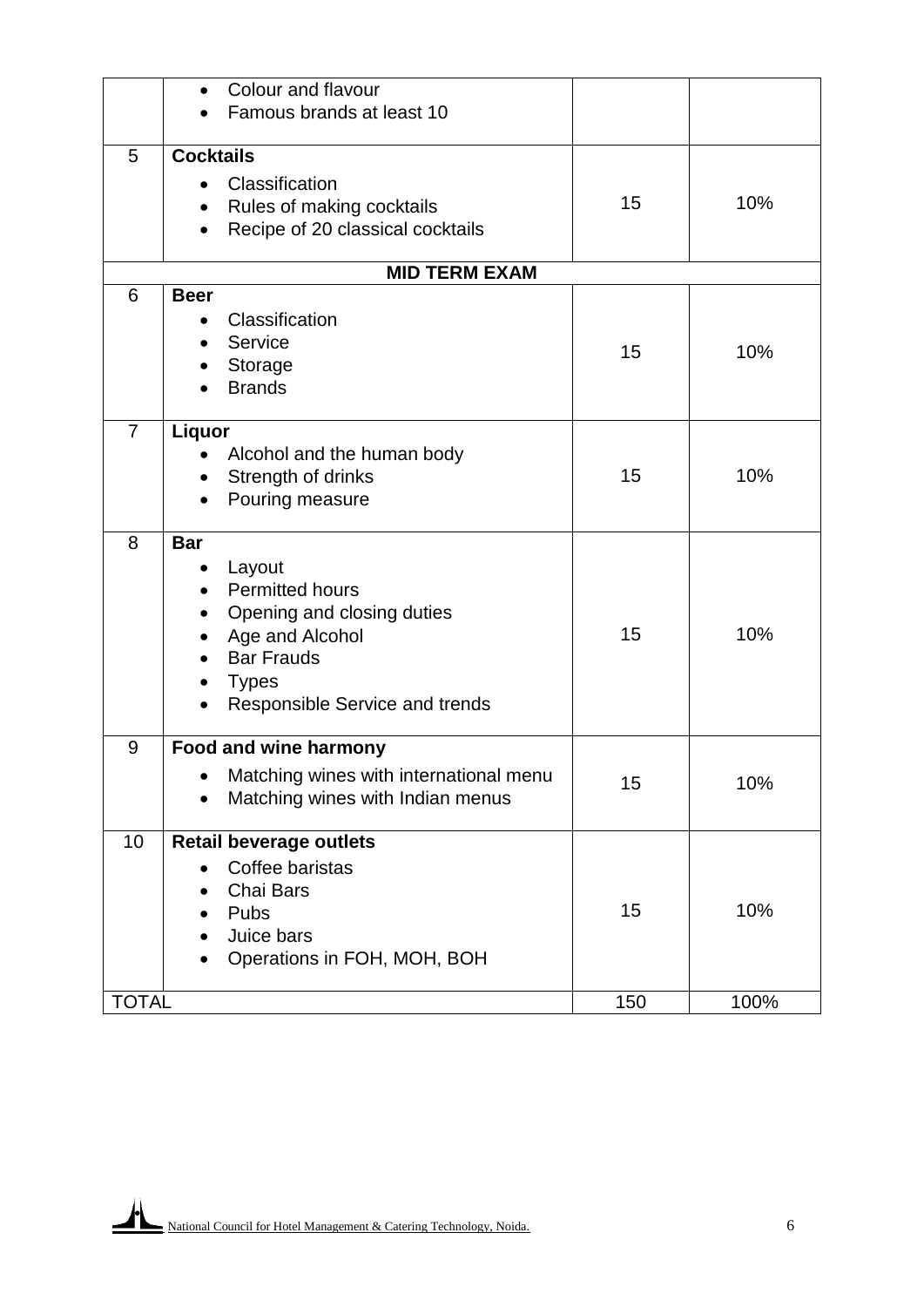## **FOOD & BEVERAGE CONTROL (DFB-03)**

## **TIME ALLOTED: 02 HOURS PER WEEK MAXIMUM MARKS: 50**

| <b>ACTIVITY</b>                          | <b>MAXIMUM MARKS</b> |
|------------------------------------------|----------------------|
| <b>Marks for attendance</b>              | $2\frac{1}{2}$       |
| Mid-term exam marks                      | $12\frac{1}{2}$      |
| <b>Total (Incourse Assessment Marks)</b> | 15                   |
| End term exam marks                      | 35                   |
| <b>Total</b>                             | 50                   |

**Learning objectives:** To help students to understand the complexities of controlling the Cost, Food & Beverage products, labour and revenue in Food & Beverage operations and maximizing profit without sacrificing the quality or quantity of the food or beverage which goes to the guest.

| <b>UNIT</b>    | <b>CONTENT</b>                                                                                                                                   | <b>HOURS</b><br><b>ALLOTTED</b> | <b>WEIGHTAGE</b><br><b>FOR EXAM</b> |  |
|----------------|--------------------------------------------------------------------------------------------------------------------------------------------------|---------------------------------|-------------------------------------|--|
| $\mathbf{1}$   | <b>Cost and Sales Concept</b><br>Introduction<br><b>Cost Concepts</b><br><b>Sales Concepts</b><br>$\bullet$<br>Cost to Sales Ratio: Cost Percent | 06                              | 10%                                 |  |
| $\overline{2}$ | <b>Control Process</b><br>Introduction<br>Control<br><b>The Control Process</b><br><b>Control Systems</b><br><b>Cost Benefit Ratio</b>           | 06                              | 10%                                 |  |
| 3              | <b>Control Cycle</b><br>Purchasing<br>Receiving<br>$\bullet$<br>Storing<br>Issuing                                                               | 09                              | 15%                                 |  |
| $\overline{4}$ | <b>Menu Engineering &amp; Analysis</b><br>Introduction<br>Menu Engineering<br>$\bullet$<br>Menu Analysis<br>$\bullet$                            | 09                              | 15%                                 |  |
|                | <b>MID TERM EXAM</b>                                                                                                                             |                                 |                                     |  |
| 5              | <b>Controlling Food Sales</b><br>Introduction<br>The goals of sales control                                                                      | 08                              | 15%                                 |  |

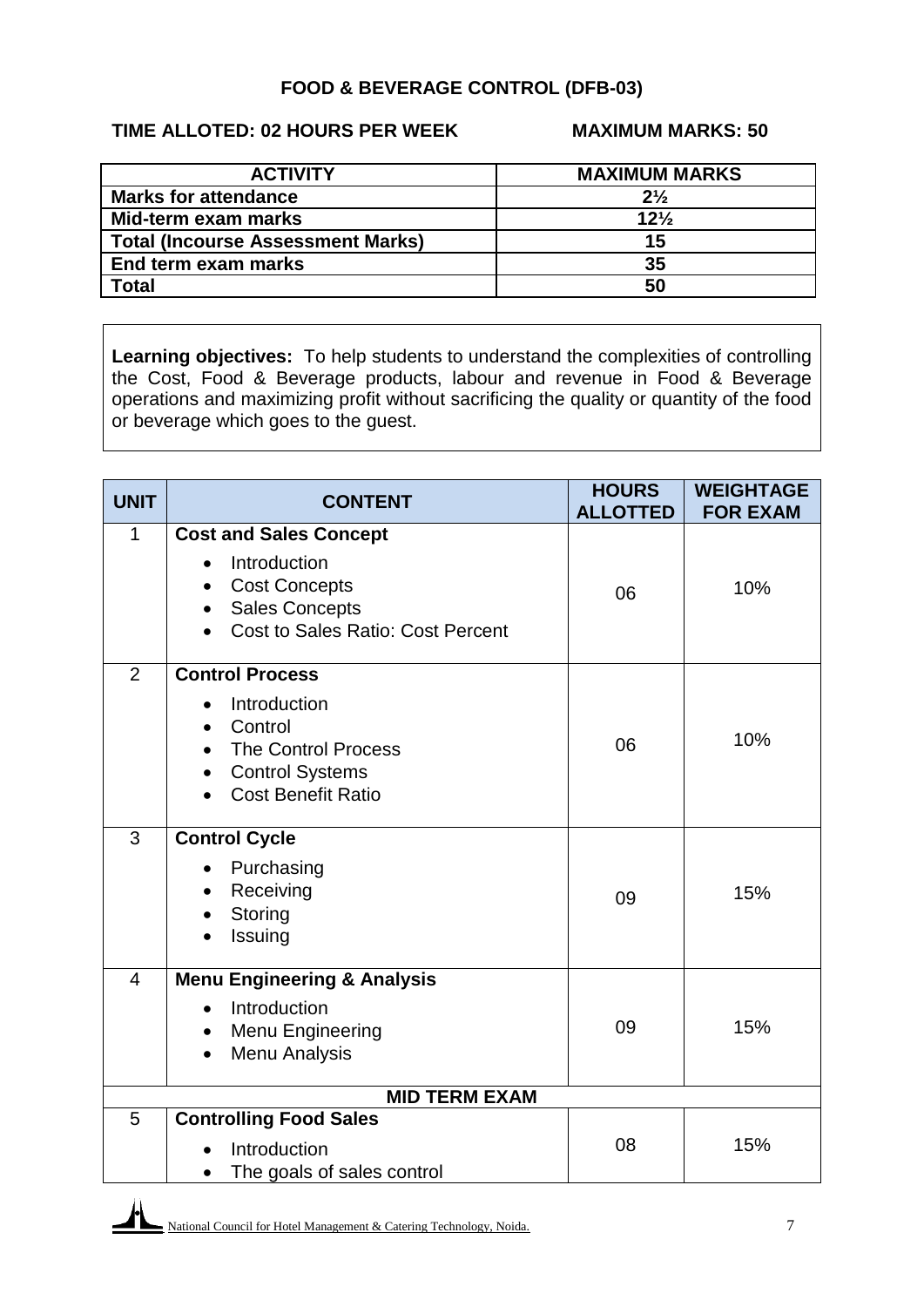|                | Optimizing the number of customers<br>Maximising the profit<br><b>Controlling Revenue</b><br>Revenue Control using manual means<br>$\bullet$<br><b>Revenue Control using computers</b>                                                                                                                                                              |    |      |
|----------------|-----------------------------------------------------------------------------------------------------------------------------------------------------------------------------------------------------------------------------------------------------------------------------------------------------------------------------------------------------|----|------|
| 6              | <b>Beverage Control</b><br><b>Beverage Purchasing-Receiving-</b><br>Storing - Issuing Control<br><b>Beverage Production Control</b><br>Inventory turnover<br><b>Beverage Sales Control</b><br><b>Guest Checks and Control</b>                                                                                                                       | 14 | 20%  |
| $\overline{7}$ | <b>Labour Control</b><br><b>Labour Cost Considerations</b><br><b>Establishing Performance Standards</b><br><b>SOP</b><br><b>Standard Staffing Requirements</b><br>Preparing job descriptions<br><b>Training Staff</b><br><b>Monitoring Performance</b><br>Taking Corrective action to address<br>discrepancies between standards and<br>performance | 08 | 15%  |
| <b>TOTAL</b>   |                                                                                                                                                                                                                                                                                                                                                     | 60 | 100% |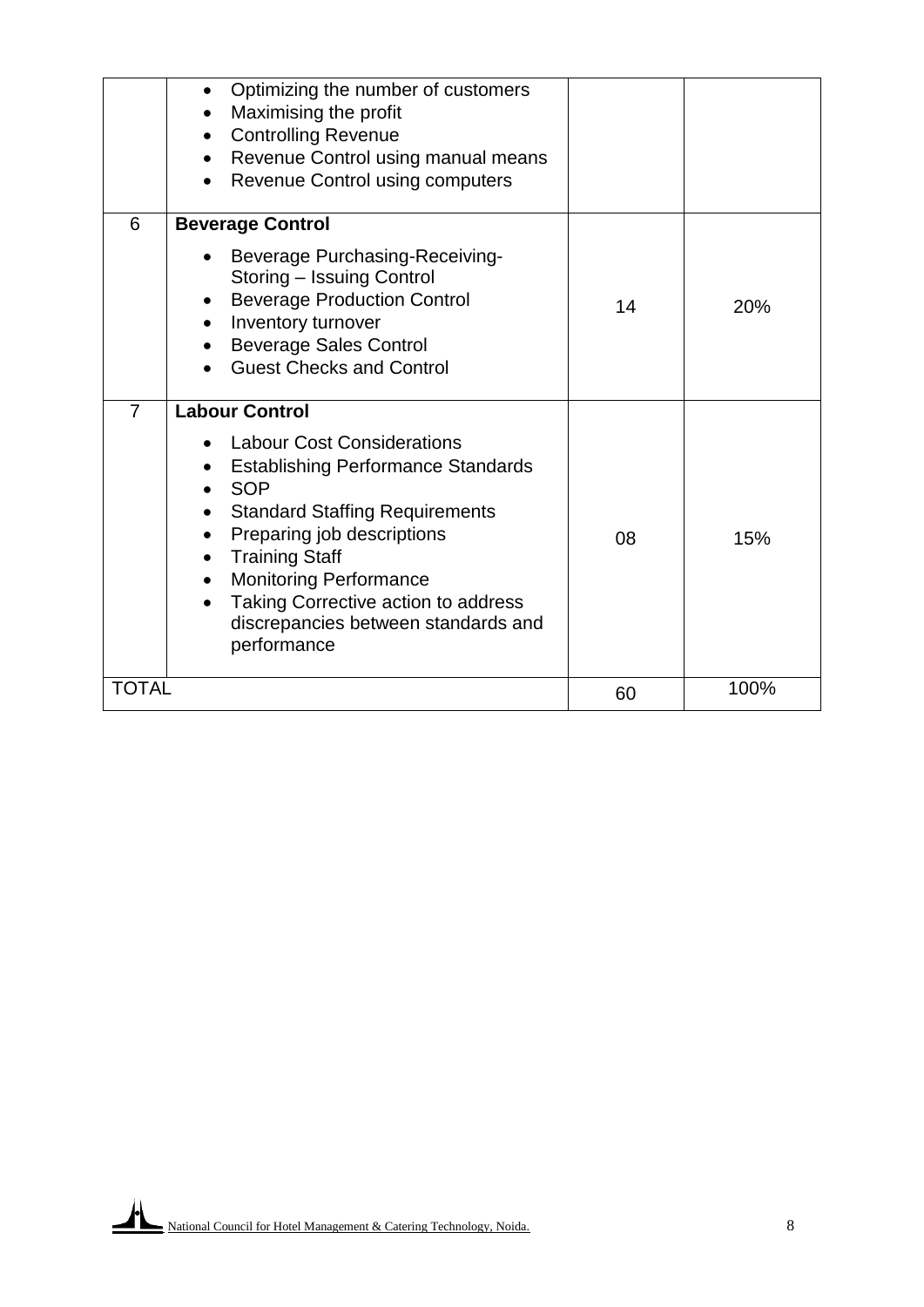#### **HYGIENE AND SANITATION (DCS-01)**

#### **TIME ALLOTTED: 02 HOURS PER WEEK MAXIMUM MARKS: 50**

| <b>ACTIVITY</b>                          | <b>MAXIMUM MARKS</b> |
|------------------------------------------|----------------------|
| <b>Marks for attendance</b>              | $2\frac{1}{2}$       |
| Mid-term exam marks                      | $12\frac{1}{2}$      |
| <b>Total (Incourse Assessment Marks)</b> | 15                   |
| End term exam marks                      | 35                   |
| Total                                    | 50                   |

**LEARNING OBJECTIVES:** After completion of the subject a student will be able to:

- 1. Understand Food Microbiology, Food Contamination and Spoilage;
- 2. Follow sanitary procedure during food handling;
- 3. Understand the importance of personal hygiene
- 4. Analyse critical control points; and
- 5. Practice laws governing the food safety and standards

| <b>No</b>      | <b>CONTENT</b>                                                                             | <b>TIME</b><br><b>ALLOTTED</b> | <b>WEIGHTAGE</b><br><b>FOR EXAM</b> |
|----------------|--------------------------------------------------------------------------------------------|--------------------------------|-------------------------------------|
| $\mathbf 1$    | <b>FOOD MICROBIOLOGY</b>                                                                   |                                |                                     |
|                | Introduction<br>$\bullet$                                                                  |                                |                                     |
|                | Microorganism groups important in food<br>$\bullet$                                        |                                |                                     |
|                | microbiology<br><b>Viruses</b>                                                             |                                |                                     |
|                | <b>Bacteria</b>                                                                            | 10                             | 15%                                 |
|                | Fungi (Yeast & Molds)                                                                      |                                |                                     |
|                | Algae                                                                                      |                                |                                     |
|                | <b>Parasites</b>                                                                           |                                |                                     |
|                | Factors affecting the growth of microbes<br>$\bullet$<br>Beneficial role of Microorganisms |                                |                                     |
| $\overline{2}$ | <b>FOOD CONTAMINATION AND SPOILAGE</b>                                                     |                                |                                     |
|                | <b>Classification Of Food</b>                                                              |                                |                                     |
|                | <b>Contamination And Cross</b>                                                             | 05                             | 10%                                 |
|                | Contamination                                                                              |                                |                                     |
|                | Spoilages Of Various Food With The                                                         |                                |                                     |
|                | <b>Storing Method</b>                                                                      |                                |                                     |
| 3              | SANITARY PROCEDURE FOLLOWED DURING                                                         |                                |                                     |
|                | <b>FOOD HANDLING</b>                                                                       |                                |                                     |
|                | Receiving,                                                                                 |                                |                                     |
|                | Storage,<br>٠                                                                              | 10                             | 20%                                 |
|                | Preparation,                                                                               |                                |                                     |
|                | Cooking,                                                                                   |                                |                                     |
|                | Holding, and                                                                               |                                |                                     |

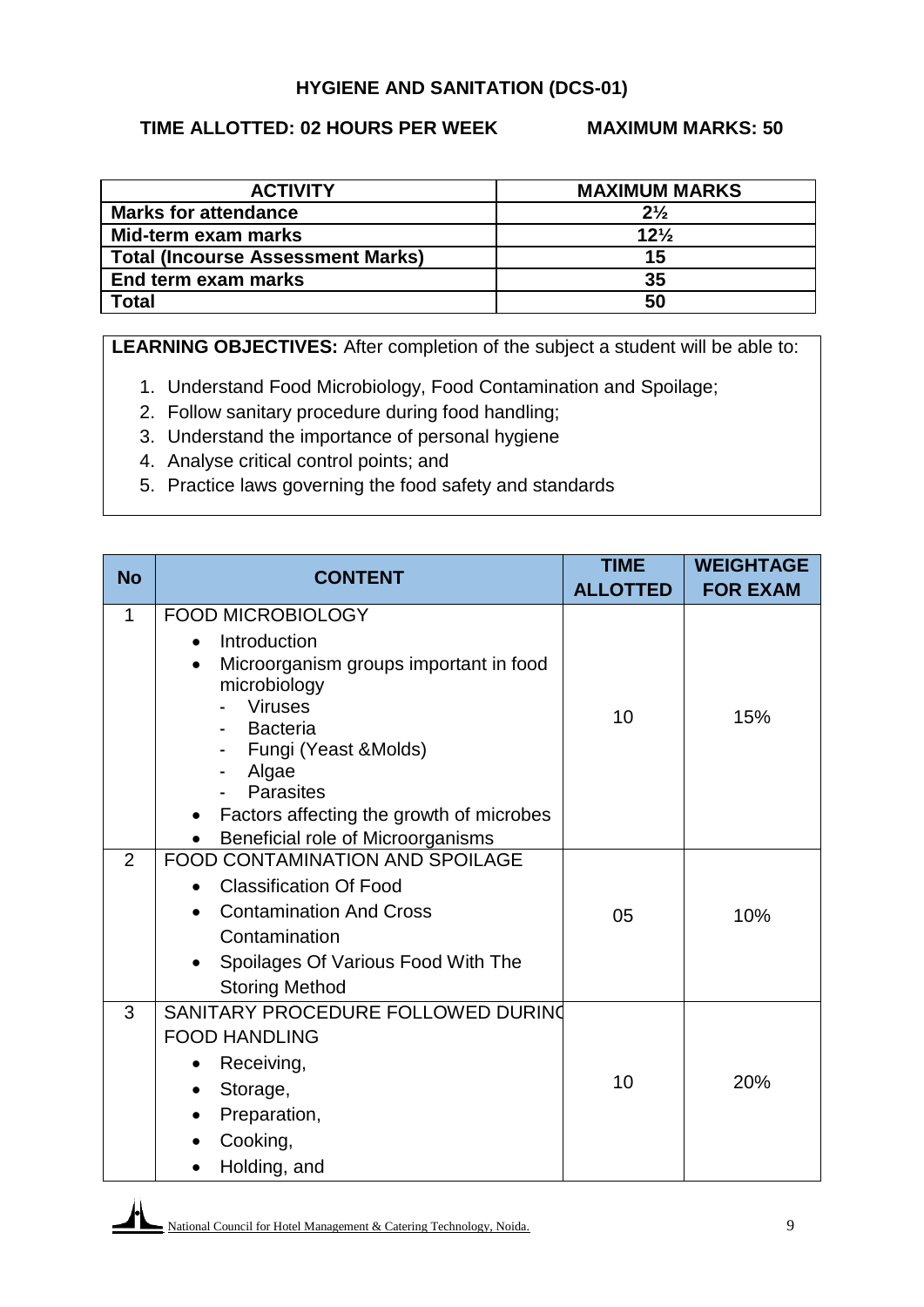|                | Service Of The Food                                                          |    |      |
|----------------|------------------------------------------------------------------------------|----|------|
|                | <b>MID TERM EXAM</b>                                                         |    |      |
| 4              | <b>SAFE FOOD HANDLER</b>                                                     |    |      |
|                | Personal Hygiene discussing all the                                          |    |      |
|                | standard.                                                                    | 10 | 15%  |
|                | <b>Hand Washing Procedure</b>                                                |    |      |
|                | First Aid definition, types of cuts,<br>wounds, lacerations with reasons and |    |      |
|                | precautions.                                                                 |    |      |
| 5              | HAZARD ANALYSIS CRITICAL CONTROL                                             |    |      |
|                | <b>POINT</b>                                                                 |    |      |
|                | Introduction to HACCP                                                        | 10 | 15%  |
|                | <b>History</b>                                                               |    |      |
|                | Principles of HACCP                                                          |    |      |
| 6              | <b>FOOD SAFETY STANDARDS AUTHORITY</b>                                       |    |      |
|                | OF INDIA (FSSAI)                                                             |    |      |
|                | Introduction to FSSAI                                                        | 05 | 15%  |
|                | Role of FSSAI                                                                |    |      |
|                | <b>FSSAI Compliance</b>                                                      |    |      |
| $\overline{7}$ | <b>GARBAGE DISPOSAL</b>                                                      |    |      |
|                | Different Methods                                                            | 10 | 10%  |
|                | Advantages and disadvantages<br>$\bullet$                                    |    |      |
|                | Municipal Laws and Swachh Abhiyan                                            |    |      |
|                | Total                                                                        | 60 | 100% |
|                |                                                                              |    |      |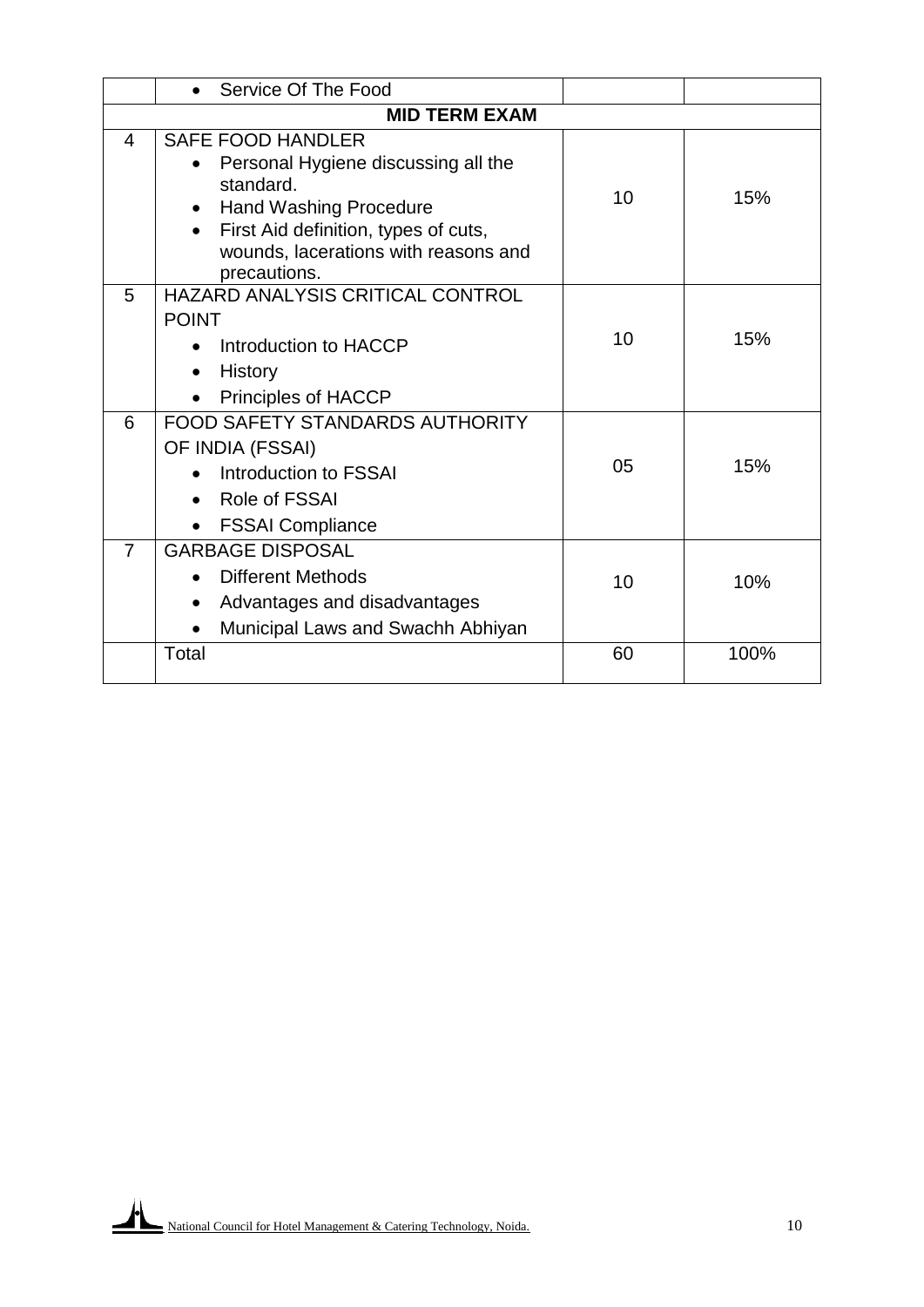#### **BUSINESS COMMUNICATION (DCS-03)**

#### **TIME ALLOTTED: 02 HOURS PER WEEK MAXIMUM MARKS: 50**

| <b>ACTIVITY</b>                          | <b>MAXIMUM MARKS</b> |
|------------------------------------------|----------------------|
| <b>Marks for attendance</b>              | $2\frac{1}{2}$       |
| Mid-term exam marks                      | $12\frac{1}{2}$      |
| <b>Total (Incourse Assessment Marks)</b> | 15                   |
| End term exam marks                      | 35                   |
| Total                                    | 50                   |

## **LEARNING OBJECTIVES:**

#### **Knowledge**

- 1. Understand the fundamental principles of effective business communication
- 2. Identify different forms of communication
- 3. Evaluate the difference between the types of communication
- 4. Understand the concept of body language and its correct use

#### **Competencies**

- 5. Apply effective communication in today's business world
- 6. Use correct form of communication depending on business situation and circumstances
- 7. Organise ideas and express in writing and speaking
- 8. Participate effectively in groups with emphasis on listening, critical and reflective thinking and responding
- 9. Avoid common body language mistakes

#### **Mindset**

10. Understand the importance of specifying audience and purpose, and to select appropriate communication choices

| <b>No</b> | <b>CONTENT</b>                                                                                        | <b>TIME</b><br><b>ALLOTTED</b> | <b>WEIGHTAGE</b><br><b>FOR EXAM</b> |
|-----------|-------------------------------------------------------------------------------------------------------|--------------------------------|-------------------------------------|
| 1         | <b>Introduction to Business Communication</b>                                                         |                                |                                     |
|           | Definition<br>Objectives<br>Principles of effective communication<br>Importance of good communication | 10                             | <b>20%</b>                          |
| 2         | <b>Types of communication</b>                                                                         |                                |                                     |
|           | Formal                                                                                                | 05                             | 10%                                 |
|           | Informal<br>$\bullet$                                                                                 |                                |                                     |
|           | Verbal<br>$\bullet$                                                                                   |                                |                                     |

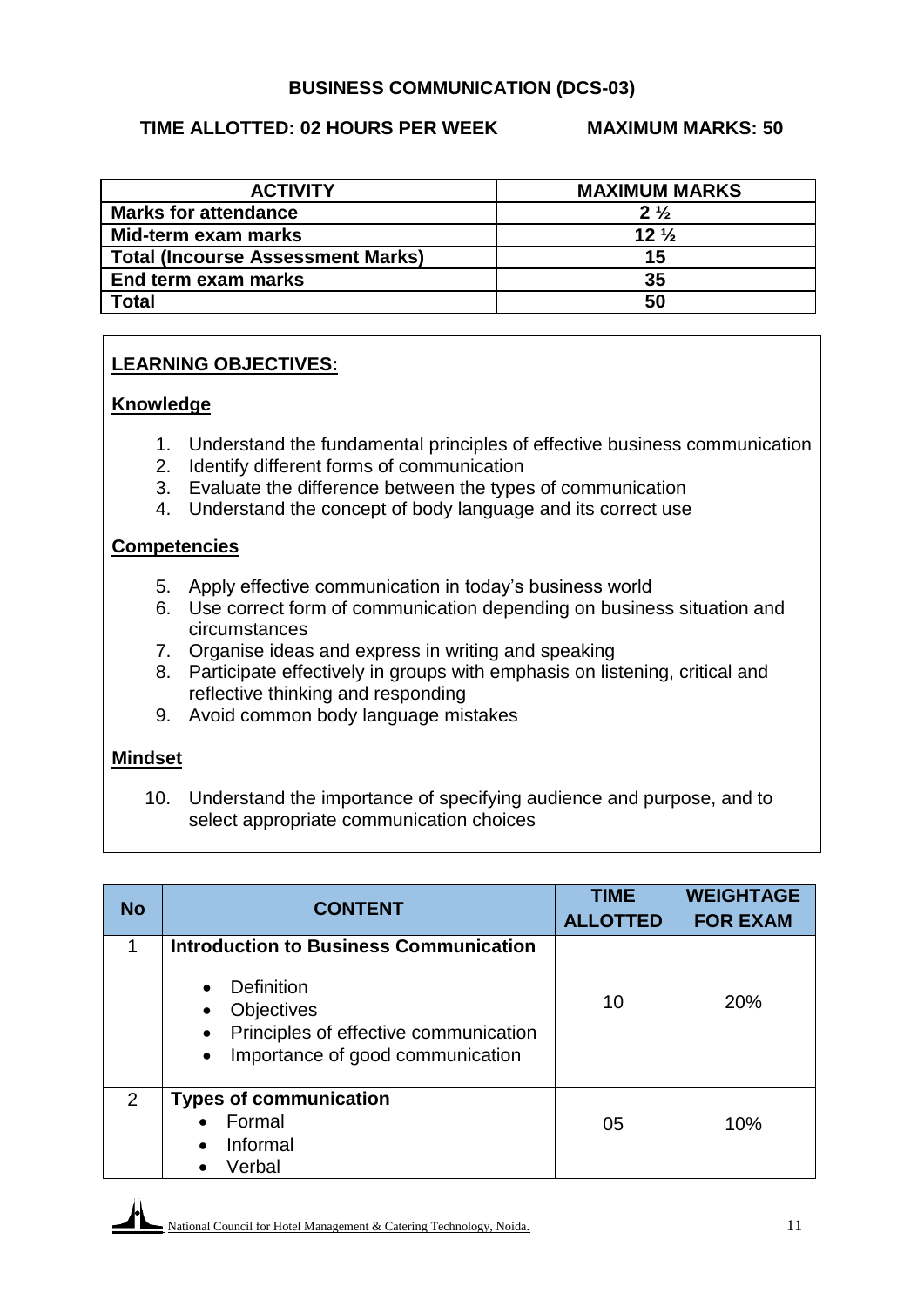|                | Written<br>$\bullet$                                            |    |      |
|----------------|-----------------------------------------------------------------|----|------|
|                | Horizontal                                                      |    |      |
|                | Vertical                                                        |    |      |
| 3              | <b>Essentials of good business letter and</b>                   | 05 | 15%  |
|                | types of letters - Official, D.O                                |    |      |
| 4              | <b>Letter writing</b>                                           |    |      |
|                | Circular                                                        |    |      |
|                | Memo                                                            |    |      |
|                | <b>Notice</b>                                                   |    |      |
|                | U.O. Note                                                       |    |      |
|                | Applications<br>$\bullet$                                       | 10 | 20%  |
|                | Bio-data (C.V.)<br>$\bullet$                                    |    |      |
|                | <b>Covering letter</b>                                          |    |      |
|                | Invitations                                                     |    |      |
|                | Greetings                                                       |    |      |
|                | Apologies                                                       |    |      |
|                | <b>MID TERM EXAM</b>                                            |    |      |
| 5              | <b>Communication with guest and Body</b>                        |    |      |
|                |                                                                 |    |      |
|                | language                                                        |    |      |
|                | Effective Speaking - Polite and<br>$\bullet$                    |    |      |
|                | effective enquiries & responses,                                | 10 | 15%  |
|                | Addressing a group                                              |    |      |
|                | Listening and note taking skills<br>$\bullet$                   |    |      |
|                | Body language- Importance &                                     |    |      |
|                | application                                                     |    |      |
| 6              | <b>Speech Improvement</b>                                       |    |      |
|                |                                                                 |    |      |
|                | Pronunciation, stress, accent<br>Importance of speech in hotels |    |      |
|                | Common phonetic difficulties                                    | 10 | 10%  |
|                | Connective drills exercises                                     |    |      |
|                | Introduction to frequently used foreign                         |    |      |
|                | sounds                                                          |    |      |
| $\overline{7}$ | <b>Electronic modes of communication:</b>                       |    |      |
|                |                                                                 |    |      |
|                | Use of telephone                                                |    |      |
|                | Taking telephonic orders                                        | 10 | 10%  |
|                | Telephone etiquette's                                           |    |      |
|                | Fax                                                             |    |      |
|                | E-mail and protocol                                             |    |      |
|                | Responsible social media                                        |    |      |
|                | <b>TOTAL</b>                                                    | 60 | 100% |
|                |                                                                 |    |      |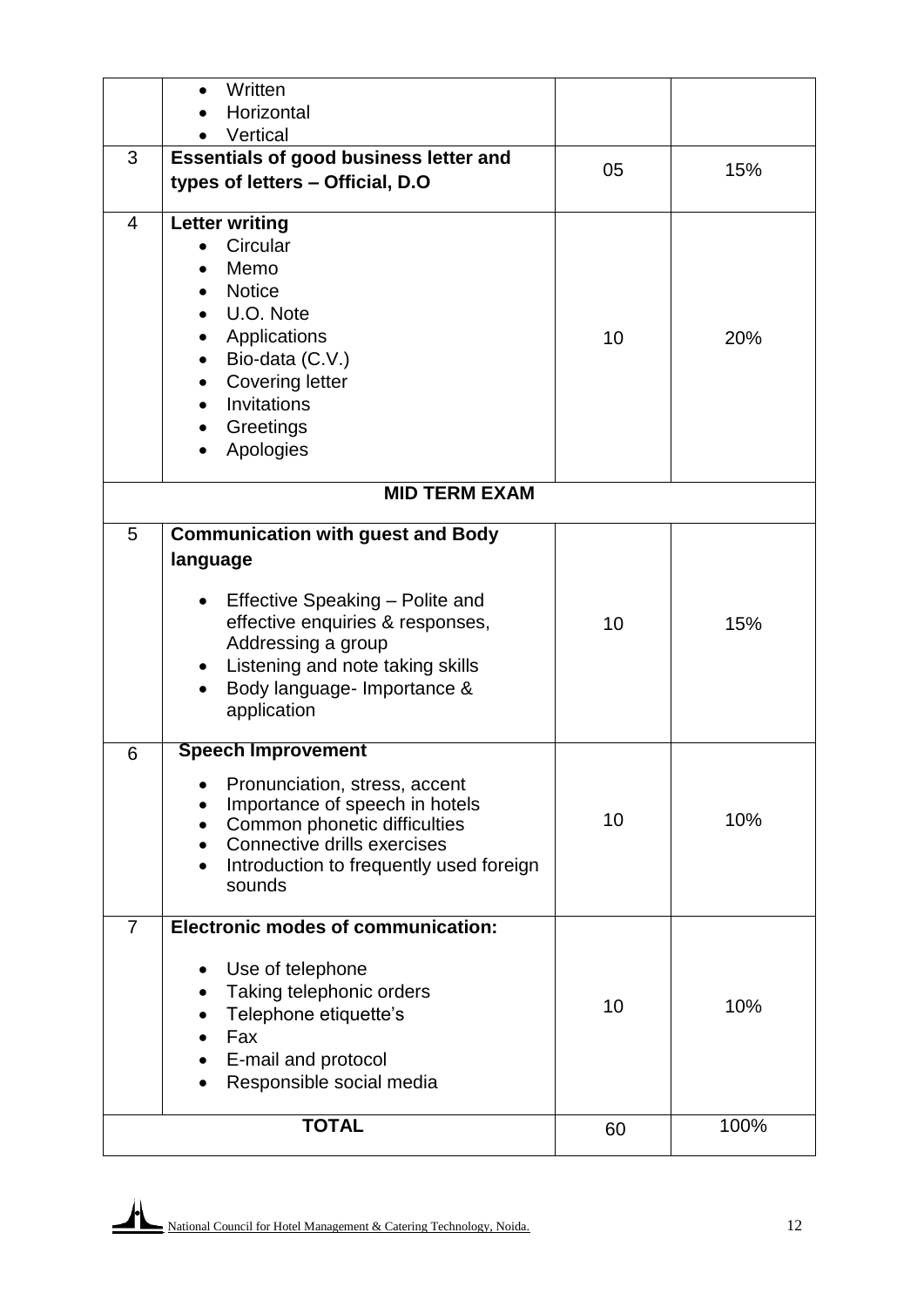## **FOOD SERVICE PRACTICAL (DFB-11)**

## **TIME ALLOTED: 08 HOURS PER WEEK MAXIMUM MARKS: 100**

| <b>ACTIVITY</b>                          | <b>MAXIMUM MARKS</b> |
|------------------------------------------|----------------------|
| <b>Marks for attendance</b>              |                      |
| Mid-term exam marks                      | 25                   |
| <b>Total (Incourse Assessment Marks)</b> | 30                   |
| End term exam marks                      | 70                   |
| <b>Total</b>                             | 100                  |

**Learning Objective**: - This course is envisaged to develop skills related to professional food service in aspiring candidates. At the end of this course a student shall be able to.

- 1. Explain different types of F&B equipment
- 2. Handle and maintain equipment according to accepted standards
- 3. Deliver quality food service in the training restaurant.

| <b>UNIT</b>             | <b>CONTENT</b>                                                                                                                                                                                         | <b>HOURS</b><br><b>ALLOTTED</b> |
|-------------------------|--------------------------------------------------------------------------------------------------------------------------------------------------------------------------------------------------------|---------------------------------|
| $\mathbf{1}$            | Familiarization with F&B Equipment                                                                                                                                                                     | 20                              |
| $\overline{2}$          | Importance of sanitation and hygiene<br>Care, cleaning and polishing of F&B equipment<br>Mise-en-place and mise-en-scene for different<br>meal periods<br>Pantry preparations and service<br>$\bullet$ | 25                              |
| 3                       | Laying and relaying of table cloth<br>Napkin folding                                                                                                                                                   | 25                              |
| $\overline{\mathbf{4}}$ | Handling of service spoon and service fork<br>Water service<br>Service using trays and salvers<br>Silver service<br>Clearance                                                                          | 25                              |
| 5                       | Laying and service of special Table d'hôte menu<br>Laying and service of breakfast set up on trays                                                                                                     | 25                              |
| <b>MID TERM EXAM</b>    |                                                                                                                                                                                                        |                                 |
| 6                       | Service Sequence- Greeting, seating, order<br>$\bullet$<br>taking, serving and bill presenting<br>Briefing and de briefing                                                                             | 40                              |
| $\overline{7}$          | Organizing buffets<br>Banquet seating plan practice                                                                                                                                                    | 30                              |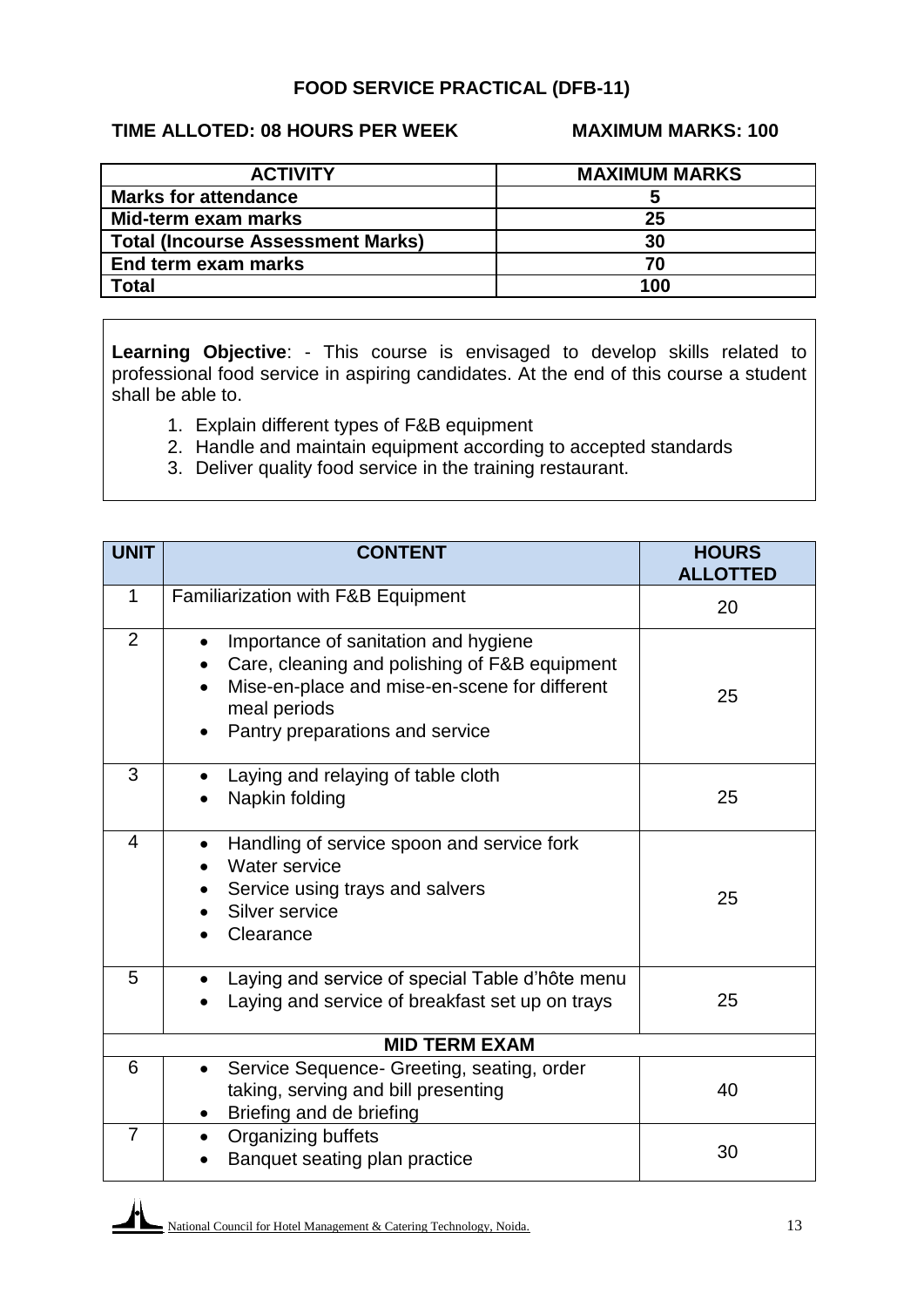| 8  | Service of Indian food<br>$\bullet$<br><b>QSR</b> service<br>$\bullet$ | 20 |
|----|------------------------------------------------------------------------|----|
| 9  | Silver polishing                                                       | 15 |
| 10 | Bussing and segregating waste at the dish wash                         | 15 |
|    | `otal                                                                  |    |

## **Marking scheme for Examination Food Service Practical (DFB-11)**

| <b>Maximum Marks</b>       | 100                      |   | <b>Pass Marks</b> | 50 |
|----------------------------|--------------------------|---|-------------------|----|
| Part 'A' 25 Marks          |                          |   |                   |    |
|                            |                          |   | <b>MARKS</b>      |    |
| 1. Uniform & Grooming      |                          | t | 05                |    |
| 2. Journal                 |                          |   | 10                |    |
| 3. Viva                    |                          |   | 10                |    |
| <b>Total</b>               |                          | t | 25                |    |
| <b>Part 'B' (75 Marks)</b> |                          |   |                   |    |
|                            |                          |   | <b>Marks</b>      |    |
| a) Mise-en-place           |                          |   | 20                |    |
| b) Service Efficiency      |                          |   | 20                |    |
|                            | c) Silver service skills |   | 20                |    |
| d) Menu knowledge          |                          | ٠ | 15                |    |
| <b>Total</b>               |                          | I | 75                |    |

# **NOTE:**

- 1. The examination should test skills and knowledge of the students by assigning sets of tasks as listed in the practical syllabus under each category.
- 2. During table service each guest should pose one question to the candidate on the item being served. The invigilators can brief guests prior to service.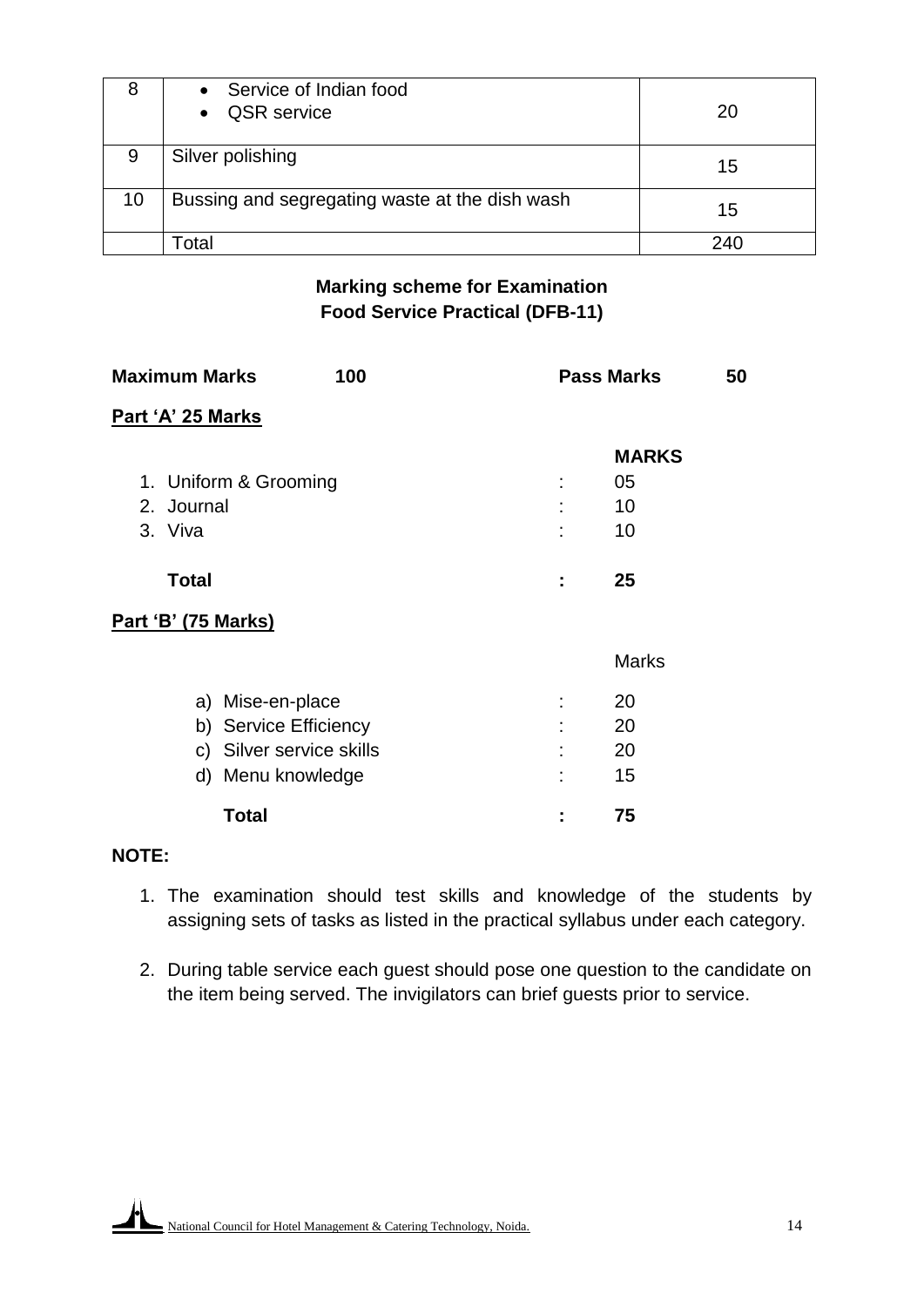## **BEVERAGE SERVICE PRACTICAL (DFB-12)**

## **TIME ALLOTED: 08 HOURS PER WEEK MAXIMUM MARKS: 100**

| <b>ACTIVITY</b>                          | <b>MAXIMUM MARKS</b> |
|------------------------------------------|----------------------|
| <b>Marks for attendance</b>              |                      |
| Mid-term exam marks                      | 25                   |
| <b>Total (Incourse Assessment Marks)</b> | 30                   |
| End term exam marks                      | 70                   |
| Total                                    | 100                  |

**Learning Objectives:** At the end of this course a candidate shall be able to;

- 1. Use different types of glassware to serve different alcoholic and Non alcoholic beverages.
- 2. Prepare cocktails according to accepted standards.
- 3. Render different type of beverage service as per SOP.
- 4. Practice responsible service of liquor.
- 5. Do formal banquet arrangements

| <b>UNIT</b>    | <b>CONTENT</b>                                                                                                                                   | <b>HOURS</b><br><b>ALLOTTED</b> |
|----------------|--------------------------------------------------------------------------------------------------------------------------------------------------|---------------------------------|
| 1              | Service of Tea and coffee<br>Service of Non-alcoholic beverages<br>Serving from the coffee machine<br>Service of coffee variations               | 25                              |
| $\overline{2}$ | Wine service - Service of Table wines,<br>Sparkling wine, Aromatized wines and Fortified<br>wines.<br>Food and wine harmony<br>Wine appreciation | 30                              |
| 3              | Service of hard liquors<br>Service of liqueurs                                                                                                   | 25                              |
| $\overline{4}$ | Preparation and service of classical cocktails                                                                                                   | 20                              |
| 5              | Service of different types of beer                                                                                                               | 20                              |
|                | <b>MID TERM EXAM</b>                                                                                                                             |                                 |
| 6              | Raising of toast and setting up formal banquet<br>arrangements                                                                                   | 30                              |
| 7              | Setting up a bar                                                                                                                                 | 30                              |
| 8              | Preparation of garnishes and mixes for the bar                                                                                                   | 20                              |
| 9              | Storage of wines, beer and spirits                                                                                                               | 20                              |
| 10             | Responsible Service of Liquor<br>Preventing trouble<br><b>Complaints and Refusal of Service</b><br><b>Potential Problem Situations</b>           | 20                              |

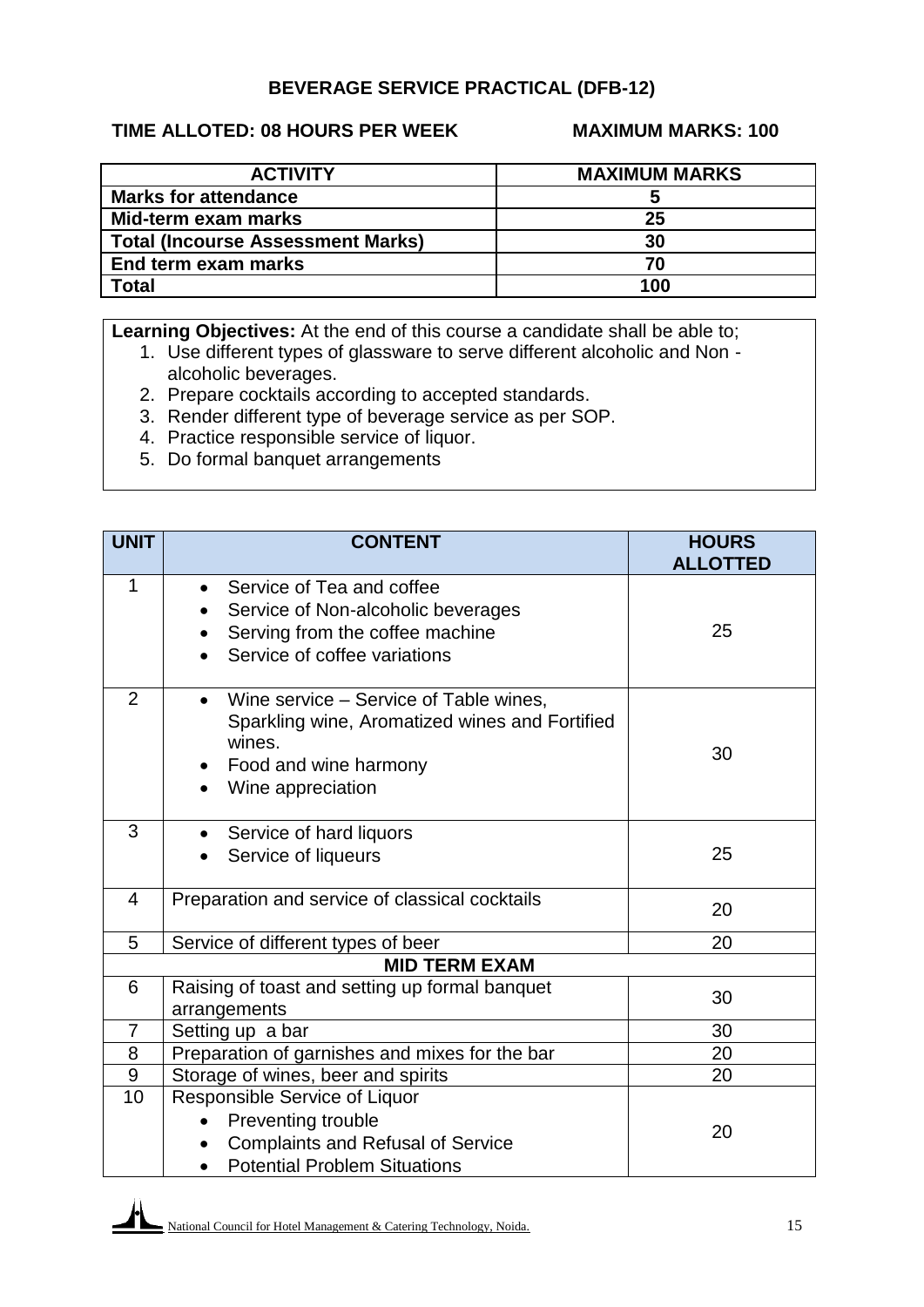|       | <b>Reacting to Trouble</b> |     |
|-------|----------------------------|-----|
|       | Recording Incidents        |     |
| Total |                            | 240 |

## **MARKING SCHEME FOR EXAMINATION BEVERAGE SERVICE PRACTICAL (DFB-12)**

|    | <b>Maximum Marks</b><br>100      |   | <b>Pass Marks</b><br>50 |
|----|----------------------------------|---|-------------------------|
|    | Part 'A' 20 Marks                |   |                         |
|    |                                  |   | <b>MARKS</b>            |
|    | 1. Uniform & Grooming            | ÷ | 05                      |
|    | 2. Journal                       |   | 10                      |
|    | 3. Viva                          | ٠ | 10                      |
|    | <b>Total</b>                     | ÷ | 25                      |
|    | Part 'B' 75 Marks                |   |                         |
|    |                                  |   | <b>Marks</b>            |
| a) | Mise-en-place                    | ÷ | 20                      |
| b) | Service of tea/coffee            |   | 20                      |
| C) | Service of wine/beer             |   | 15                      |
| d) | Service of hard liquor/cocktails |   | 20                      |
|    | <b>Total</b>                     |   | 75                      |

#### **Note:-**

- 1. The examination should test skills and knowledge of the students by assigning sets of tasks as listed in the practical syllabus under each category.
- 2. The student must ensure that sideboard contains everything necessary for service.
- 3. During table service each guest should pose one question to the candidate on the item being served. The invigilators can brief guests prior to service.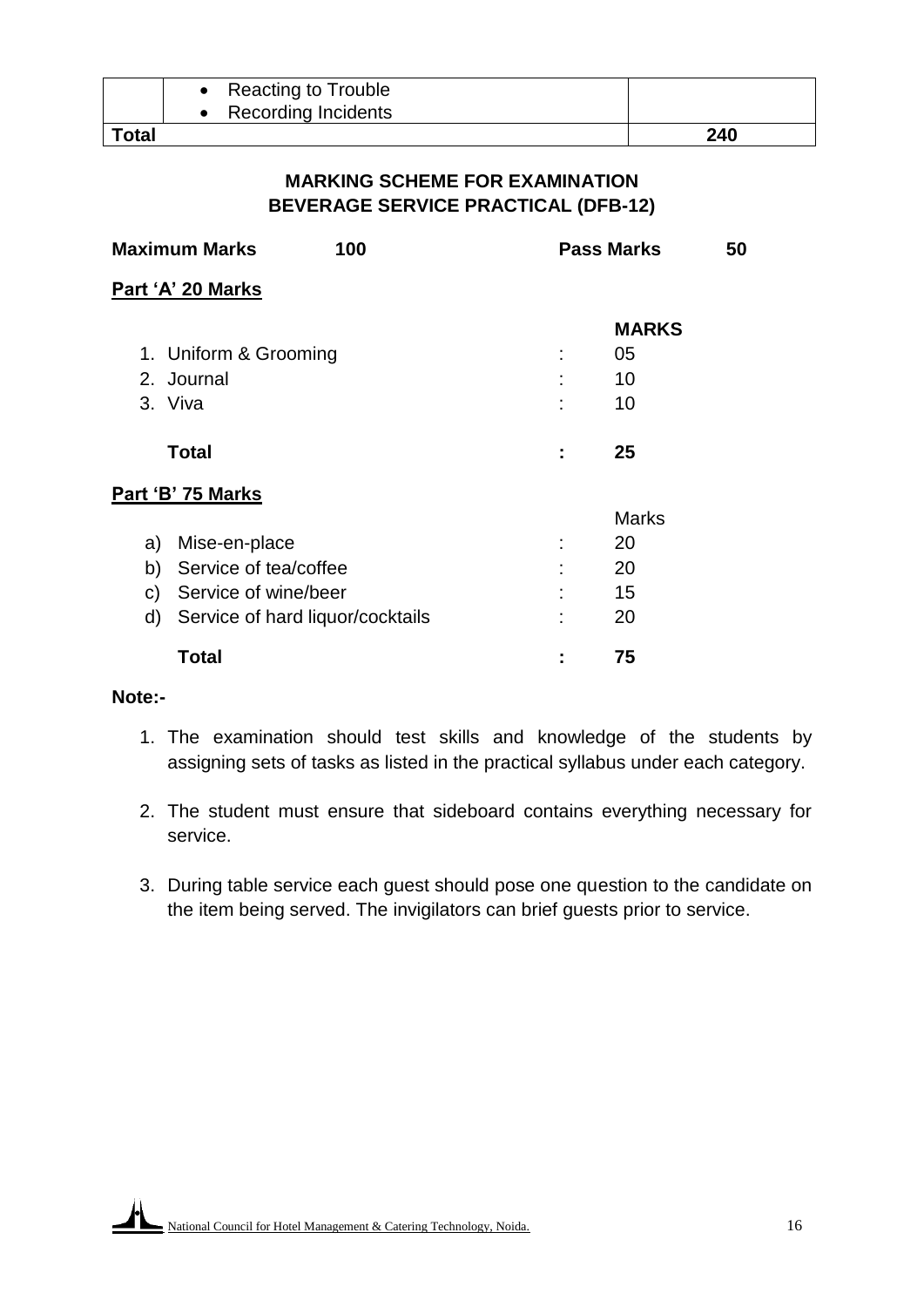# **TIME ALLOTTED: 01 HOURS PER WEEK MAXIMUM MARKS: Nil**

**Learning Objectives:-** After the completion of Computer Awareness subject, the Students will be able to:

- 1. Understand computer and its hardware & software.
- 2. To produce word document with proper for matting
- 3. To work on an excel sheet with basic functions.
- 4. Brows on net and communicate through e-mail
- 5. Prepare small power point presentations.

| <b>UNIT</b> | <b>CONTENT</b>                                              | <b>HOURS</b><br><b>ALLOTTED</b> |
|-------------|-------------------------------------------------------------|---------------------------------|
| 1           | <b>KNOWING COMPUTER</b>                                     |                                 |
|             | What is computer?<br>$\bullet$                              |                                 |
|             | <b>Basic Applications of Computer</b><br>➤                  |                                 |
|             | <b>Components of Computer System</b><br>$\bullet$           |                                 |
|             | <b>Central Processing Unit</b><br>$\triangleright$          |                                 |
|             | Keyboard, mouse and VDU<br>➤                                |                                 |
|             | $\triangleright$ Other Input devices                        |                                 |
|             | $\triangleright$ Other Output devices                       |                                 |
|             | $\triangleright$ Computer Memory                            |                                 |
|             | Concept of Hardware and Software<br>Hardware<br>⋗           |                                 |
|             | Software<br>➤                                               | 4                               |
|             | ❖ Application Software                                      |                                 |
|             | ❖ Systems software                                          |                                 |
|             |                                                             |                                 |
|             | Concept of computing, data and information                  |                                 |
|             | Applications of IECT                                        |                                 |
|             | e-governance<br>➤<br>Entertainment<br>$\triangleright$      |                                 |
|             |                                                             |                                 |
|             | Bringing computer to life<br>➤                              |                                 |
|             | Connecting keyboard, mouse, monitor and<br>printer to CPU   |                                 |
|             | Checking power supply<br>➤                                  |                                 |
|             | <b>OPERATING COMPUTER USING GUI BASED</b>                   |                                 |
|             | <b>OPERATING SYSTEM</b>                                     |                                 |
|             | <b>Basics of Operating System</b>                           |                                 |
|             | Operating system<br>≻                                       |                                 |
|             | Basics of popular operating system (LINUX,<br>➤<br>WINDOWS) |                                 |
|             | The User Interface                                          | 4                               |
|             | Task Bar                                                    |                                 |
|             | Icons                                                       |                                 |
|             | Menu                                                        |                                 |
|             | Running an Application                                      |                                 |
|             | <b>Operating System Simple Setting</b>                      |                                 |
|             | <b>Changing System Date And Time</b>                        |                                 |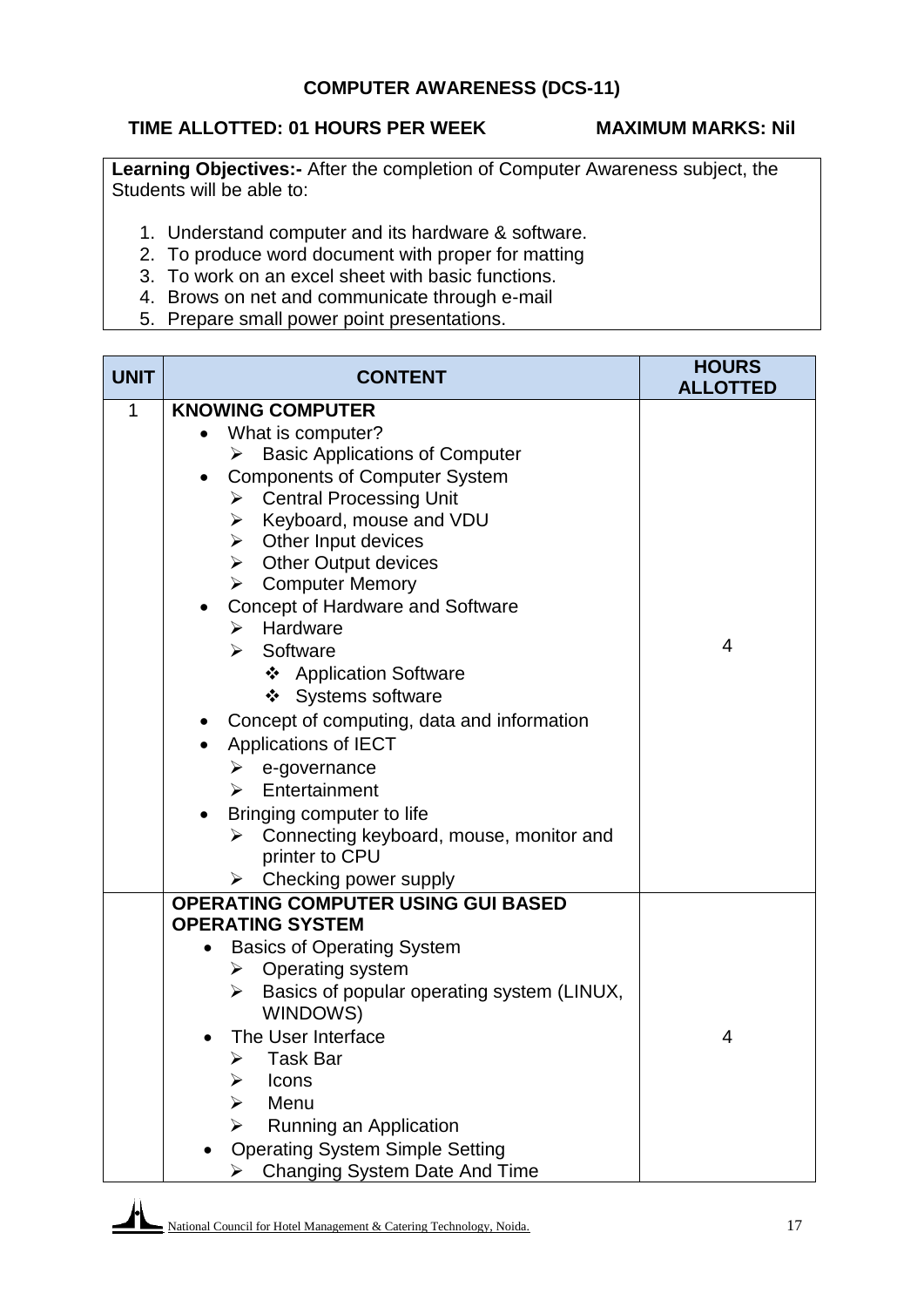|           | <b>Changing Display Properties</b><br>➤                |   |
|-----------|--------------------------------------------------------|---|
|           | > To Add Or Remove A Windows Component                 |   |
|           | $\triangleright$ Changing Mouse Properties             |   |
|           | Adding and removing Printers<br>➤                      |   |
|           |                                                        |   |
| $\bullet$ | File and Directory Management                          |   |
|           | Creating and renaming of files and                     |   |
|           | directories                                            |   |
|           | <b>UNDERSTANDING WORD PROCESSING</b>                   |   |
|           | <b>Word Processing Basics</b>                          |   |
|           | <b>Opening Word Processing</b><br>➤                    |   |
|           | $\triangleright$ Menu Bar                              |   |
|           | $\triangleright$ Using The Help                        |   |
|           | Using The Icons Below Menu Bar<br>≻                    |   |
|           | <b>Opening and closing Documents</b>                   |   |
|           | $\triangleright$ Opening Documents                     |   |
|           | $\triangleright$ Save and Save as                      |   |
|           | $\triangleright$ Page Setup                            |   |
|           | $\triangleright$ Print Preview                         |   |
|           | $\triangleright$ Printing of Documents                 |   |
|           |                                                        |   |
| $\bullet$ | <b>Text Creation and manipulation</b>                  |   |
|           | > Document Creation                                    |   |
|           | $\triangleright$ Editing Text                          |   |
|           | > Text Selection                                       | 5 |
|           | $\triangleright$ Cut, Copy and Paste                   |   |
|           | $\triangleright$ Spell check                           |   |
|           | $\triangleright$ Thesaurus                             |   |
|           | <b>Formatting the Text</b>                             |   |
|           | $\triangleright$ Font and Size selection               |   |
|           | $\triangleright$ Alignment of Text                     |   |
|           | $\triangleright$ Paragraph Indenting                   |   |
|           | > Bullets and Numbering                                |   |
|           | $\triangleright$ Changing case                         |   |
|           | <b>Table Manipulation</b>                              |   |
|           | Draw Table                                             |   |
|           | $\triangleright$ Changing cell width and height        |   |
|           | $\triangleright$ Alignment of Text in cell             |   |
|           | $\triangleright$ Delete / Insertion of row and column  |   |
|           | $\triangleright$ Border and shading                    |   |
|           | <b>USING SPREAD SHEET</b>                              |   |
|           | <b>Elements of Electronic Spread Sheet</b>             |   |
|           | ▶ Opening of Spread Sheet                              |   |
|           |                                                        |   |
|           | $\triangleright$ Addressing of Cells                   |   |
|           | $\triangleright$ Printing of Spread Sheet              |   |
|           | ▶ Saving Workbooks                                     |   |
| ٠         | <b>Manipulation of Cells</b>                           | 5 |
|           | $\triangleright$ Entering Text, Numbers and Dates      |   |
|           | $\triangleright$ Creating Text, Number and Date Series |   |
|           | $\triangleright$ Editing Worksheet Data                |   |
|           | $\triangleright$ Inserting and Deleting Rows, Column   |   |
|           | <b>Changing Cell Height and Width</b><br>➤             |   |
|           | <b>Formulas and Function</b>                           |   |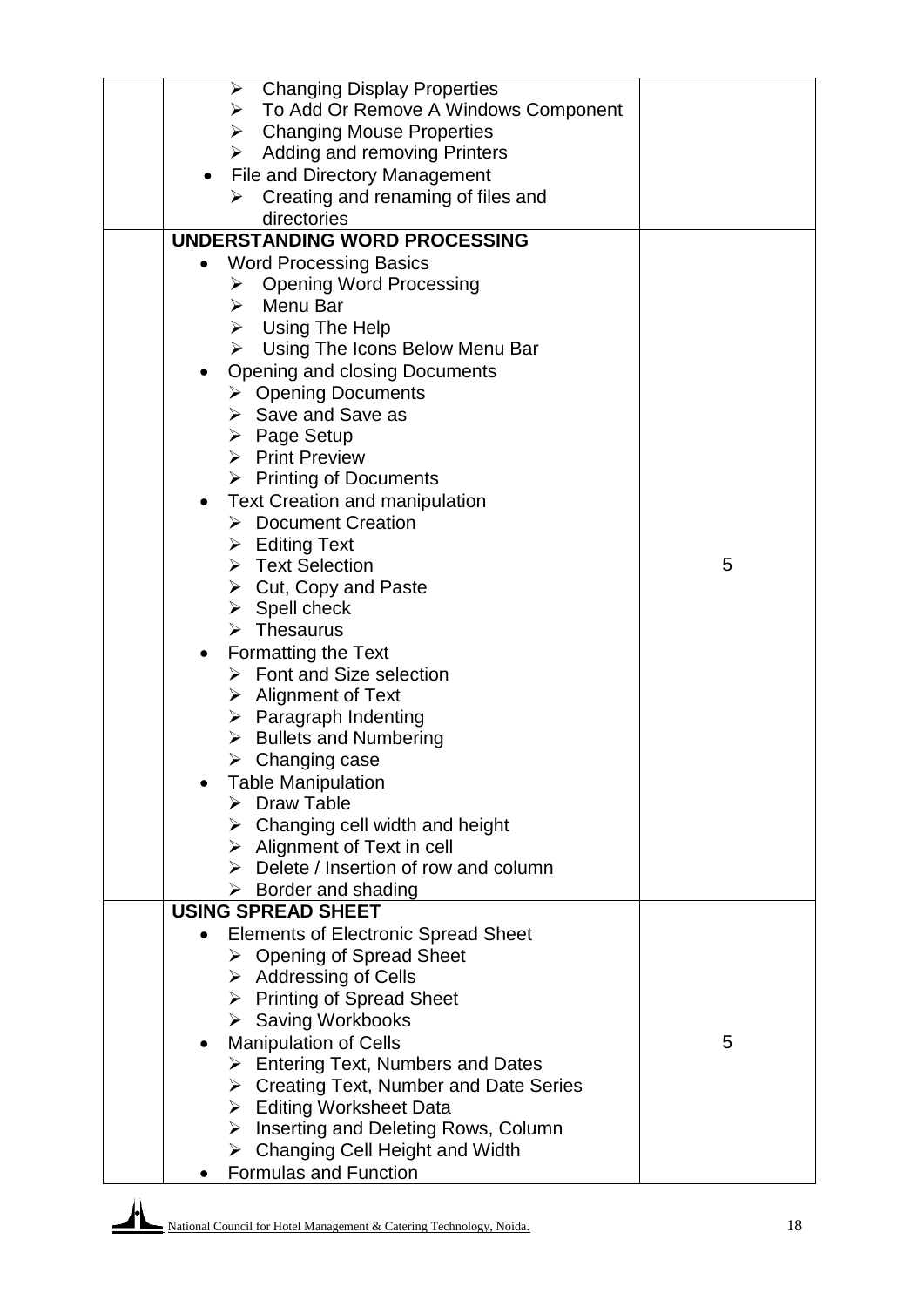| $\triangleright$ Using Formulas                           |   |
|-----------------------------------------------------------|---|
| $\triangleright$ Function                                 |   |
|                                                           |   |
| <b>INTRODUCTION TO INTERNET, WWW AND WEB</b>              |   |
| <b>BROWSERS</b>                                           |   |
| <b>Basic of Computer Networks</b>                         |   |
| > Local Area Network (LAN)                                |   |
| $\triangleright$ Wide Area Network (WAN)                  |   |
| Internet                                                  |   |
| $\triangleright$ Concept of Internet                      |   |
| $\triangleright$ Applications of Internet                 |   |
| $\triangleright$ Connecting to the Internet               |   |
| $\triangleright$ Troubleshooting                          |   |
| World Wide Web (WWW)<br>$\bullet$                         | 4 |
| <b>Web Browsing Software</b>                              |   |
| $\triangleright$ Popular Web Browsing software            |   |
| <b>Search Engines</b><br>$\bullet$                        |   |
| ▶ Popular Search Engines / Search for content             |   |
| $\triangleright$ Accessing Web Browser                    |   |
| > Using Favourites Folder                                 |   |
| $\triangleright$ Downloading Web Pages                    |   |
| $\triangleright$ Printing Web Pages                       |   |
| <b>Understanding URL</b>                                  |   |
| Surfing the web                                           |   |
| Using e-governance website                                |   |
| <b>COMMUNICATIONS AND COLLABORATION</b>                   |   |
| <b>Basics of E-mail</b><br>$\bullet$                      |   |
| $\triangleright$ What is an Electronic Mail               |   |
| Using E-mails<br>$\bullet$                                |   |
| $\triangleright$ Opening Email account                    |   |
| $\triangleright$ Mailbox: Inbox and Outbox                |   |
| $\triangleright$ Creating and Sending a new E-mail        |   |
| $\triangleright$ Replying to an E-mail message            | 3 |
| $\triangleright$ Forwarding an E-mail message             |   |
| $\triangleright$ Sorting and Searching emails             |   |
| Document collaboration<br>٠                               |   |
| Instant Messaging and Collaboration                       |   |
| $\triangleright$ Using Instant messaging                  |   |
| $\triangleright$ Instant messaging providers              |   |
| $\triangleright$ Netiquettes                              |   |
| <b>MAKING SMALL PRESENTATIONS</b>                         |   |
| <b>Basics</b><br>$\bullet$                                |   |
| $\triangleright$ Using PowerPoint                         |   |
| $\triangleright$ Opening A PowerPoint Presentation        |   |
| $\triangleright$ Saving A Presentation                    |   |
| <b>Creation of Presentation</b><br>$\bullet$              | 5 |
| $\triangleright$ Creating a Presentation Using a Template |   |
| $\triangleright$ Creating a Blank Presentation            |   |
| $\triangleright$ Entering and Editing Text                |   |
| Inserting And Deleting Slides in a<br>➤                   |   |
| Presentation                                              |   |